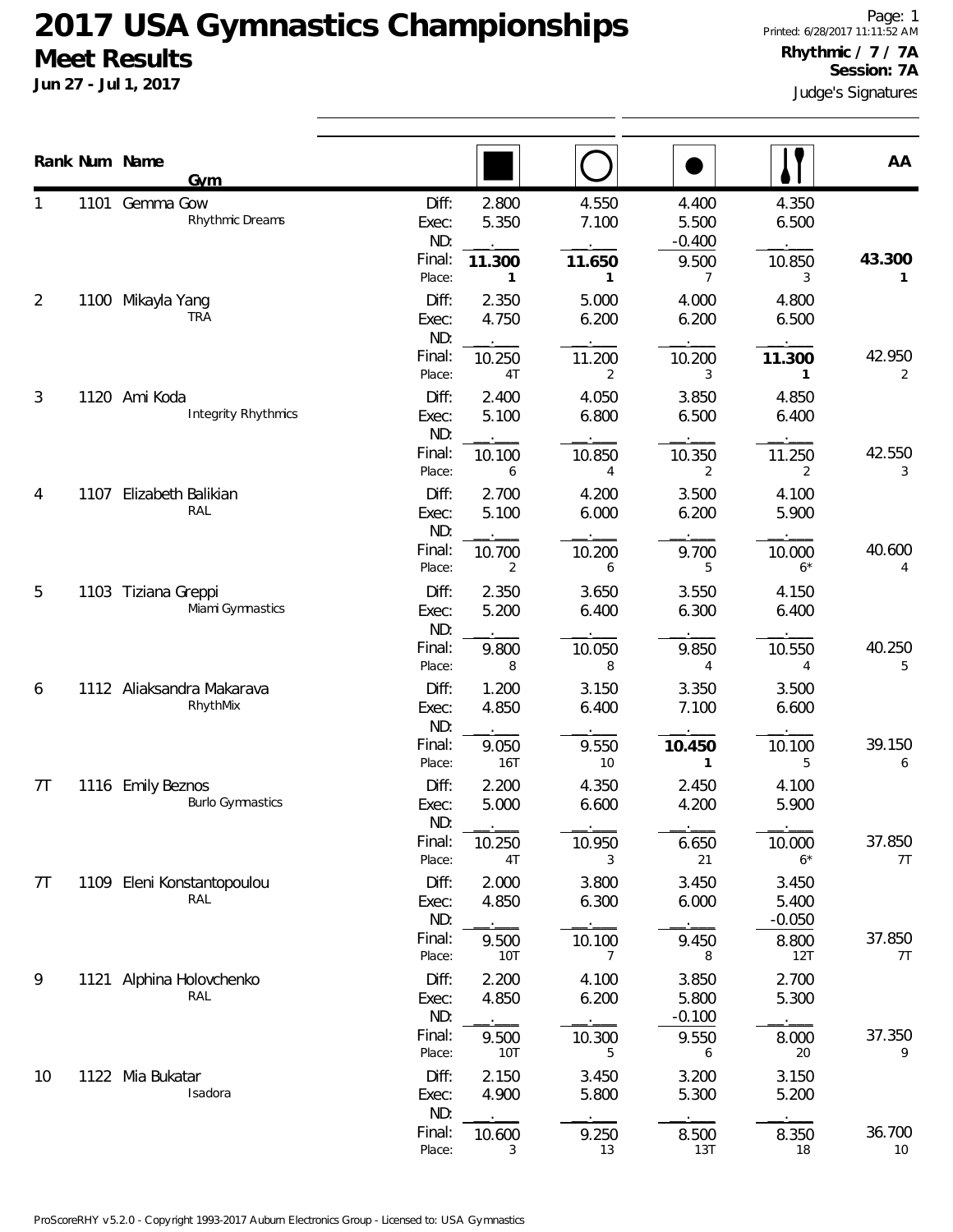|    |      | Rank Num Name<br><b>Gym</b>                      |                       |                |                |                            |                            | AA           |
|----|------|--------------------------------------------------|-----------------------|----------------|----------------|----------------------------|----------------------------|--------------|
| 11 |      | 1110 Maria Golubchik<br>M&N                      | Diff:<br>Exec:<br>ND: | 2.350<br>4.950 | 3.400<br>6.400 | 2.650<br>5.400             | 3.350<br>5.600             |              |
|    |      |                                                  | Final:<br>Place:      | 9.350<br>13    | 9.800<br>9     | 8.050<br>17                | 8.950<br>10T               | 36.150<br>11 |
| 12 | 1115 | Lara Krivobokov<br>Philly Rhythmic               | Diff:<br>Exec:<br>ND: | 1.700<br>4.750 | 4.200<br>5.200 | 3.200<br>5.400             | 3.650<br>5.200<br>$-0.200$ |              |
|    |      |                                                  | Final:<br>Place:      | 9.250<br>14T   | 9.400<br>11T   | 8.600<br>$11*$             | 8.650<br>15                | 35.900<br>12 |
| 13 |      | 1102 Guste Naujokaite<br>Liberty Academy         | Diff:<br>Exec:<br>ND: | 1.750<br>4.750 | 2.700<br>6.300 | 3.800<br>4.700             | 3.250<br>5.300<br>$-0.050$ |              |
|    |      |                                                  | Final:<br>Place:      | 9.250<br>14T   | 9.000<br>14    | 8.500<br>13T               | 8.500<br>16                | 35.250<br>13 |
| 14 |      | 1104 Anna Illarionov<br>Elegance Gymnastics      | Diff:<br>Exec:<br>ND: | 1.850<br>4.750 | 2.850<br>5.400 | 3.850<br>5.500             | 3.150<br>5.300             |              |
|    |      |                                                  | Final:<br>Place:      | 8.650<br>21T   | 8.250<br>18    | 9.350<br>9                 | 8.450<br>17                | 34.700<br>14 |
| 15 |      | 1118 Ashley Wang<br>Rhythmic Dreams              | Diff:<br>Exec:<br>ND: | 1.600<br>4.950 | 3.650<br>5.200 | 3.000<br>4.700             | 3.650<br>5.500             |              |
|    |      |                                                  | Final:<br>Place:      | 8.900<br>19    | 8.850<br>15    | 7.700<br>19                | 9.150<br>$8*$              | 34.600<br>15 |
| 16 | 1119 | <b>Blayzen Carroll</b><br><b>Bala Gymnastics</b> | Diff:<br>Exec:<br>ND: | 2.150<br>4.900 | 3.300<br>6.100 | 3.100<br>5.200<br>$-0.200$ | 2.950<br>4.300             |              |
|    |      |                                                  | Final:<br>Place:      | 9.750<br>9     | 9.400<br>11T   | 8.100<br>16                | 7.250<br>21                | 34.500<br>16 |
| 17 |      | 1105 Yana Golovan<br>Nevada Rhythmic             | Diff:<br>Exec:<br>ND: | 1.550<br>5.350 | 2.650<br>5.500 | 3.150<br>6.100             | 2.700<br>4.900<br>$-0.700$ |              |
|    |      |                                                  | Final:<br>Place:      | 9.950<br>7     | 8.150<br>19    | 9.250<br>10                | 6.900<br>22                | 34.250<br>17 |
| 18 |      | 1106 Michelle Kishinevsky<br>M&N                 | Diff:<br>Exec:<br>ND: | 1.900<br>5.100 | 2.650<br>5.700 | 2.000<br>5.300             | 2.700<br>6.100             |              |
|    |      |                                                  | Final:<br>Place:      | 9.400<br>12    | 8.350<br>17    | 7.300<br>20                | 8.800<br>12T               | 33.850<br>18 |
| 19 |      | 1113 Elexa Janov<br>Miami Gymnastics             | Diff:<br>Exec:<br>ND: | 1.300<br>4.350 | 3.250<br>5.400 | 3.000<br>5.500             | 2.800<br>5.400             |              |
|    |      |                                                  | Final:<br>Place:      | 8.150<br>23    | 8.650<br>16    | 8.500<br>13T               | 8.200<br>19                | 33.500<br>19 |
| 20 |      | 1108 Leah Gressel<br>Rhythmic Stars              | Diff:<br>Exec:<br>ND: | 1.650<br>4.600 | 3.350<br>4.100 | 2.900<br>5.100             | 3.750<br>5.200             |              |
|    |      |                                                  | Final:<br>Place:      | 9.000<br>18    | 7.450<br>20    | 8.000<br>18                | 8.950<br>10T               | 33.400<br>20 |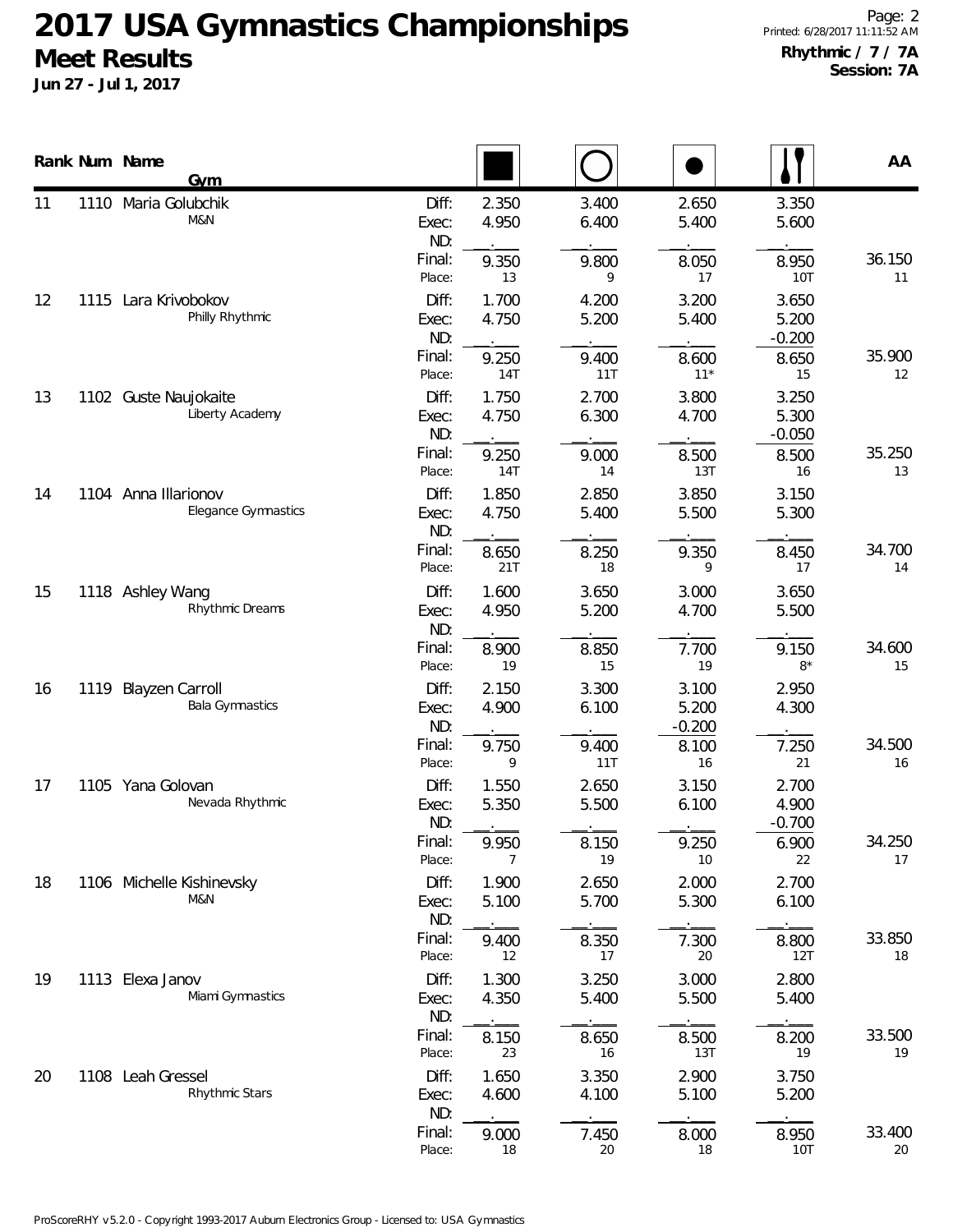|    |      | Rank Num Name<br>Gym                                                       |                       |                            |                            |                            |                | AA |
|----|------|----------------------------------------------------------------------------|-----------------------|----------------------------|----------------------------|----------------------------|----------------|----|
| 21 | 1114 | Elena (Alyona) Chugay<br>World Rhythmics                                   | Diff:<br>Exec:<br>ND: | 2.150<br>4.500             | 1.850<br>3.900<br>$-0.100$ | 3.200<br>5.400             | 3.650<br>5.500 |    |
|    |      | Final:<br>Place:                                                           | 8.750<br>20           | 5.650<br>23                | 8.600<br>$11*$             | 9.150<br>$8*$              | 32.150<br>21   |    |
| 22 | 1117 | Kate Gorohovsky<br>Inspiration                                             | Diff:<br>Exec:<br>ND: | 1.650<br>4.350<br>$-0.050$ | 2.200<br>3.500             | 2.250<br>3.500<br>$-0.300$ | 2.900<br>5.800 |    |
|    |      | Final:<br>Place:                                                           | 9.050<br>16T          | 5.700<br>22                | 5.450<br>23                | 8.700<br>14                | 28.900<br>22   |    |
| 23 | 1111 | Diff:<br>Nadia Nechiporuk<br>Rose City<br>Exec:<br>ND:<br>Final:<br>Place: | 1.500<br>4.450        | 1.950<br>5.000             | 1.450<br>4.100             | 1.450<br>3.500             |                |    |
|    |      |                                                                            | 8.650<br>21T          | 6.950<br>21                | 5.550<br>22                | 4.950<br>23                | 26.100<br>23   |    |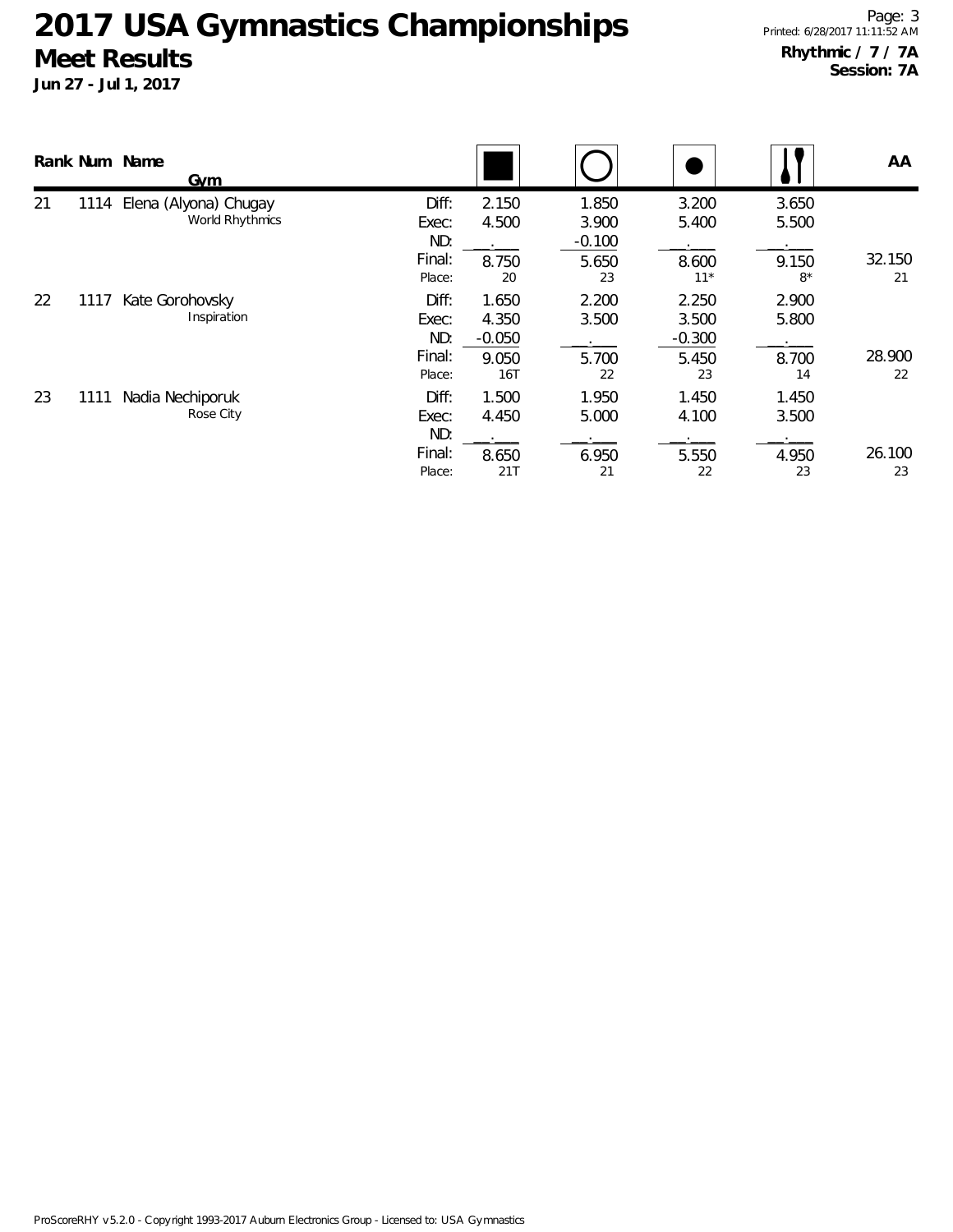**Jun 27 - Jul 1, 2017**

Judge's Signatures Page: 1 Printed: 6/28/2017 3:25:42 PM **Rhythmic / 7 / 7B Session: 7B**

|                |      | Rank Num Name<br><b>Gym</b>                |                         |                        |                            |                |                | AA          |
|----------------|------|--------------------------------------------|-------------------------|------------------------|----------------------------|----------------|----------------|-------------|
|                |      | 1137 Katherine Cheng<br>California Rhythms | Diff:<br>Exec:<br>ND:   | 2.300<br>5.100         | 3.850<br>6.900             | 4.750<br>6.700 | 4.400<br>6.800 |             |
|                |      |                                            | Final:<br>Place:        | 10.100<br>3            | 10.750<br>3                | 11.450<br>3    | 11.200<br>1    | 43.500<br>1 |
| $\overline{2}$ |      | 1124 Valeria Gridina<br>RAM                | Diff:<br>Exec:<br>ND:   | 2.600<br>5.050         | 4.250<br>7.100             | 3.650<br>7.100 | 3.300<br>6.900 |             |
|                |      |                                            | Final:<br>Place:        | 10.800<br>2            | 11.350<br>2                | 10.750<br>5T   | 10.200<br>4    | 43.100<br>2 |
| 3              |      | 1132 Sophia Furer<br>Isadora               | Diff:<br>Exec:<br>ND:   | 2.100<br>4.950         | 4.450<br>7.100             | 4.000<br>6.700 | 4.500<br>5.900 |             |
|                |      |                                            | Final:<br>Place:        | 9.800<br>4             | 11.550<br>1                | 10.700<br>7    | 10.400<br>3    | 42.450<br>3 |
| 4              |      | 1134 Maya Weinstein<br>Isadora             | Diff:<br>Exec:<br>ND:   | 2.100<br>5.000         | 3.650<br>6.900             | 3.850<br>6.900 | 4.550<br>6.500 |             |
|                |      |                                            | Final:<br>Place:        | 9.750<br>5             | 10.550<br>4                | 10.750<br>5T   | 11.050<br>2    | 42.100<br>4 |
| 5              |      | 1130 Allison Lucks<br>Isadora              | Diff:<br>Exec:<br>ND:   | 1.850<br>4.400         | 4.250<br>6.000             | 4.500<br>7.100 | 3.600<br>5.200 |             |
|                |      |                                            | Final:<br>Place:        | 9.000<br>10            | 10.250<br>5                | 11.600<br>2    | 8.800<br>9     | 39.650<br>5 |
| 6              | 1127 | Loraine Perez<br>Rhythmic Stars            | Diff:<br>Exec:<br>ND:   | 2.950<br>5.000         | 3.750<br>4.600<br>$-0.200$ | 5.350<br>7.100 | 3.300<br>4.200 |             |
|                |      |                                            | Final:<br>Place:        | 11.350<br>$\mathbf{1}$ | 8.150<br>11T               | 12.450<br>1    | 7.500<br>15    | 39.450<br>6 |
| 7              |      | 1135 Abby Pogosian<br>RAL                  | Diff:<br>Exec:<br>ND:   | 1.600<br>4.750         | 3.000<br>6.100             | 4.250<br>7.000 | 2.250<br>6.800 |             |
|                |      |                                            | Final:<br>Place:        | $\sim$<br>8.450<br>12  | 9.100<br>$\overline{7}$    | 11.250<br>4    | 9.050<br>7     | 37.850<br>7 |
| 8              |      | 1126 Eliana Campbell<br><b>TRA</b>         | Diff:<br>Exec:<br>ND:   | 2.400<br>4.550         | 2.950<br>6.100             | 4.000<br>5.500 | 4.300<br>5.600 |             |
|                |      |                                            | Final:<br>Place:        | 9.300<br>7             | 9.050<br>8                 | 9.500<br>9     | 9.900<br>5     | 37.750<br>8 |
| 9              |      | 1138 Elena Bui<br><b>MHG</b>               | Diff:<br>Exec:          | 1.950<br>4.700         | 2.900<br>6.000             | 3.800<br>6.300 | 2.900<br>5.400 |             |
|                |      |                                            | ND:<br>Final:<br>Place: | 9.350<br>6             | 8.900<br>9T                | 10.100<br>8    | 8.300<br>11T   | 36.650<br>9 |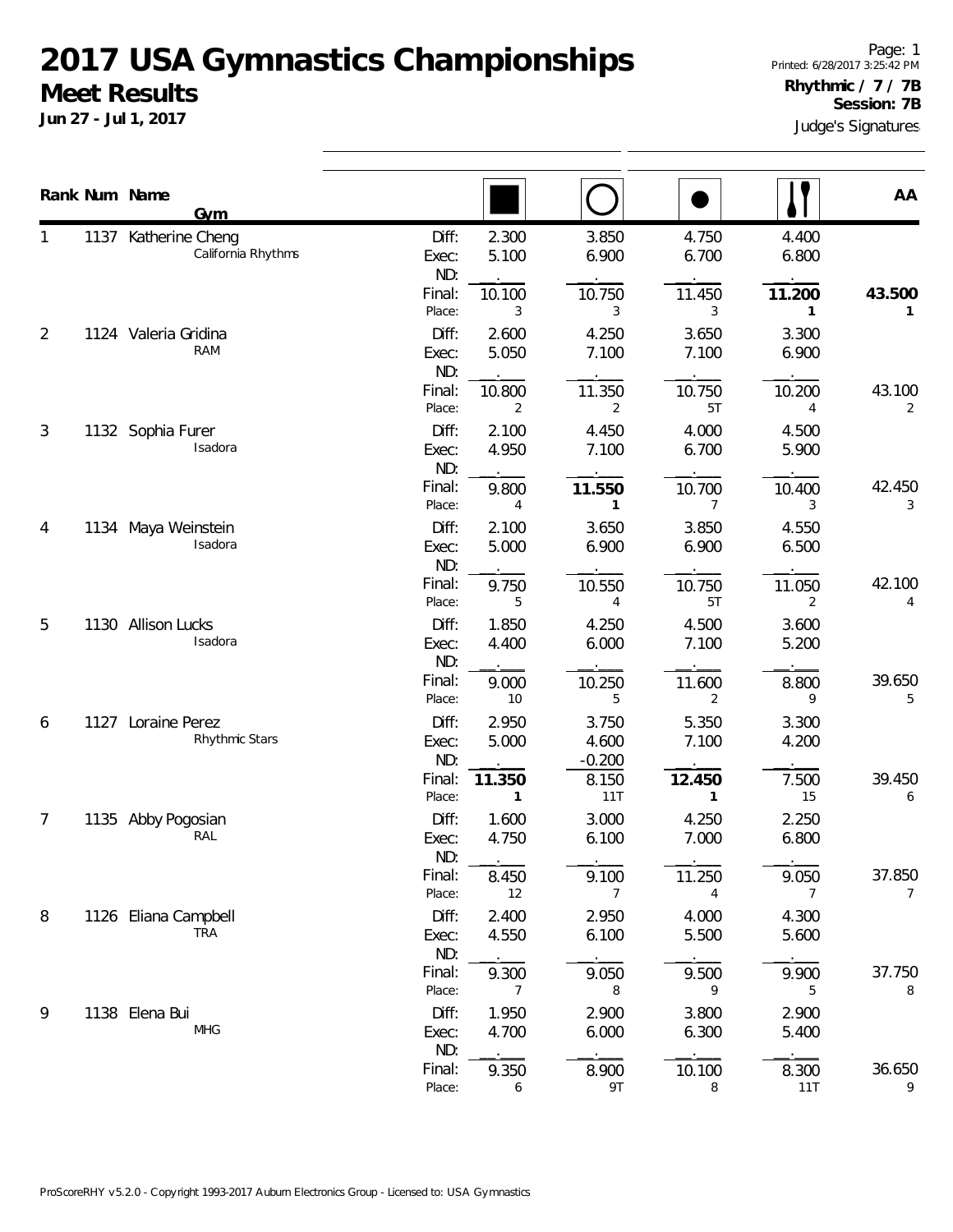|    |      | Rank Num Name<br>Gym                      |                       |                |                            |                            |                | AA           |
|----|------|-------------------------------------------|-----------------------|----------------|----------------------------|----------------------------|----------------|--------------|
| 10 |      | 1123 Sofia Dubashinsky<br>Philly Rhythmic | Diff:<br>Exec:<br>ND: | 1.600<br>4.600 | 4.200<br>4.700             | 3.350<br>6.000             | 3.500<br>5.500 |              |
|    |      |                                           | Final:<br>Place:      | 9.100<br>8     | 8.900<br>9T                | 9.350<br>11                | 9.000<br>8     | 36.350<br>10 |
| 11 | 1133 | Catherine Zhuiko<br>Philly Rhythmic       | Diff:<br>Exec:<br>ND: | 1.050<br>4.050 | 3.450<br>4.700             | 3.650<br>5.800             | 3.450<br>5.700 |              |
|    |      |                                           | Final:<br>Place:      | 8.150<br>14    | 8.150<br>11T               | 9.450<br>10                | 9.150<br>6     | 34.900<br>11 |
| 12 | 1125 | Allison Fu<br><b>MHG</b>                  | Diff:<br>Exec:<br>ND: | 2.100<br>4.650 | 3.500<br>5.800             | 3.400<br>5.300             | 3.150<br>4.600 |              |
|    |      |                                           | Final:<br>Place:      | 8.900<br>11    | 9.300<br>6                 | 8.700<br>14                | 7.750<br>14    | 34.650<br>12 |
| 13 |      | 1136 Anna Chamkin<br>M&N                  | Diff:<br>Exec:<br>ND: | 2.100<br>4.550 | 2.800<br>4.300             | 3.500<br>5.500             | 2.850<br>5.900 |              |
|    |      |                                           | Final:<br>Place:      | 9.050<br>9     | 7.100<br>14                | 9.000<br>12                | 8.750<br>10    | 33.900<br>13 |
| 14 |      | 1128 Julia Li<br>Vitrychenko              | Diff:<br>Exec:<br>ND: | 1.650<br>4.600 | 3.250<br>4.400<br>$-0.200$ | 2.850<br>6.000             | 2.950<br>4.900 |              |
|    |      |                                           | Final:<br>Place:      | 8.100<br>15    | 7.450<br>13                | 8.850<br>13                | 7.850<br>13    | 32.250<br>14 |
| 15 | 1129 | Gloria Xing<br>Vitrychenko                | Diff:<br>Exec:<br>ND: | 1.800<br>4.800 | 2.850<br>3.000<br>$-0.050$ | 2.750<br>4.500<br>$-0.200$ | 2.800<br>5.500 |              |
|    |      |                                           | Final:<br>Place:      | 8.250<br>13    | 5.800<br>15                | 7.050<br>15                | 8.300<br>11T   | 29.400<br>15 |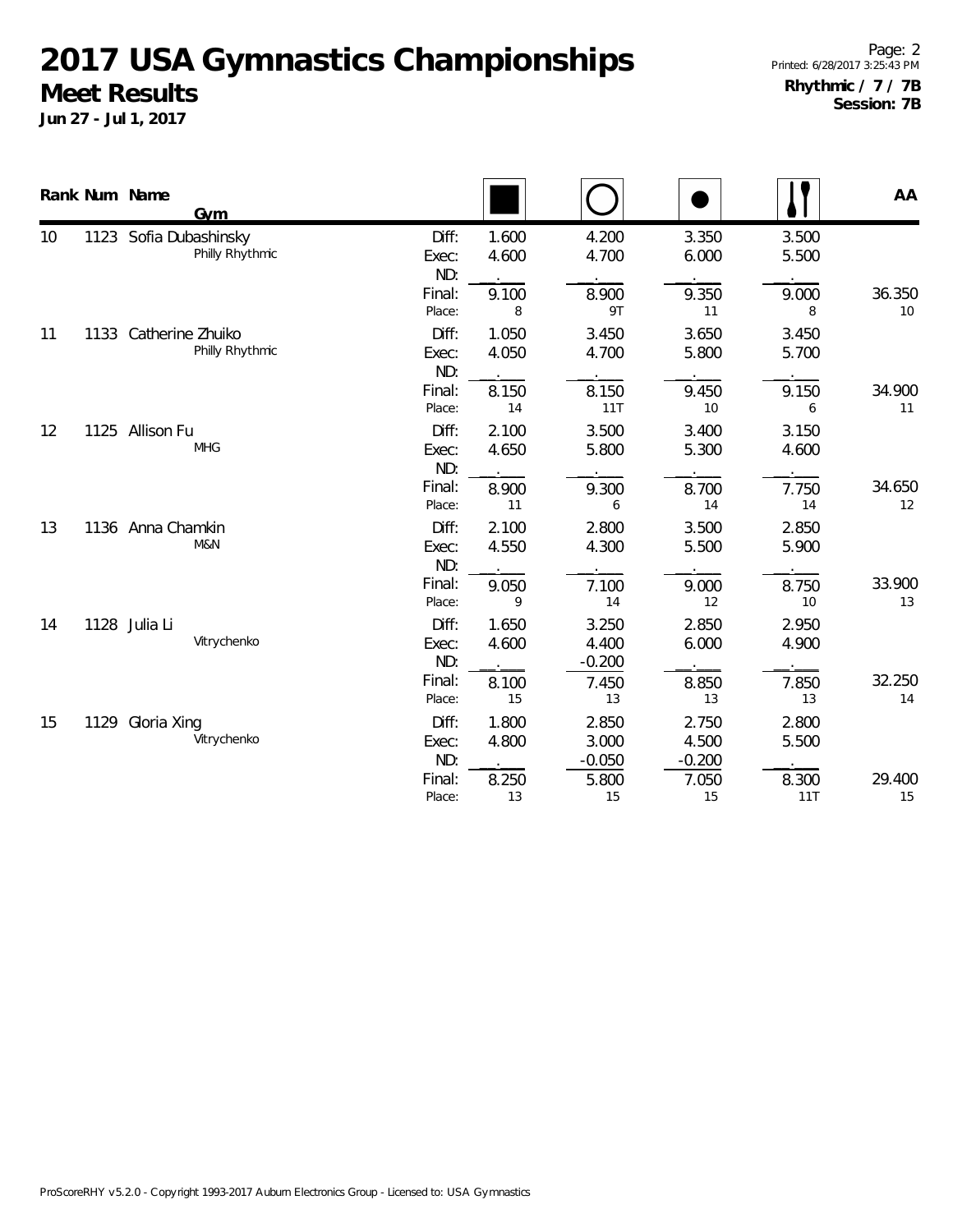|    |      | Rank Num Name<br>Gym                              |                         |                |                            |                            |                            | AA           |
|----|------|---------------------------------------------------|-------------------------|----------------|----------------------------|----------------------------|----------------------------|--------------|
|    | 1148 | Emilia Piskoulian<br>RAL                          | Diff:<br>Exec:<br>ND:   | 2.150<br>4.900 | 4.350<br>6.500             | 4.450<br>7.200             | 4.350<br>6.200             |              |
|    |      |                                                   | Final:<br>Place:        | 9.700<br>2     | 10.850<br>1                | 11.650<br>2                | 10.550<br>3                | 42.750<br>1  |
| 2  |      | 1141 Amelia Schneider<br>Rhythmic Art             | Diff:<br>Exec:          | 2.050<br>4.850 | 3.600<br>6.000             | 4.750<br>7.100             | 3.800<br>6.400             |              |
|    |      |                                                   | ND:<br>Final:<br>Place: | 9.500<br>4     | 9.600<br>3                 | 11.850<br>1                | 10.200<br>4                | 41.150<br>2  |
| 3  | 1143 | Gabriela Montano<br><b>IK Gymnastics</b>          | Diff:<br>Exec:<br>ND:   | 2.600<br>4.700 | 3.200<br>4.900<br>$-0.200$ | 4.100<br>5.200<br>$-0.100$ | 4.600<br>6.300<br>$-0.050$ |              |
|    |      |                                                   | Final:<br>Place:        | 10.300<br>1    | 7.900<br>8                 | 9.200<br>4                 | 10.850<br>2                | 38.250<br>3  |
| 4  | 1149 | Erika Torok<br>Rhythmic Stars                     | Diff:<br>Exec:<br>ND:   | 1.350<br>4.600 | 4.000<br>6.100             | 3.100<br>5.100<br>$-0.100$ | 4.250<br>6.800             |              |
|    |      |                                                   | Final:<br>Place:        | 8.700<br>5     | 10.100<br>2                | 8.100<br>6                 | 11.050<br>1                | 37.950<br>4  |
| 5  |      | 1144 Marissa Shaffer<br><b>Bala Gymnastics</b>    | Diff:<br>Exec:<br>ND:   | 1.900<br>4.850 | 2.850<br>5.900             | 3.400<br>5.700             | 3.550<br>6.600             |              |
|    |      |                                                   | Final:<br>Place:        | 9.650<br>3     | 8.750<br>5                 | 9.100<br>5                 | 10.150<br>5                | 37.650<br>5  |
| 6  |      | 1142 Arina Mubarakshina<br>Rhythmic Art           | Diff:<br>Exec:<br>ND:   | 1.350<br>4.600 | 3.100<br>5.300             | 3.100<br>6.200             | 3.100<br>5.600             |              |
|    |      |                                                   | Final:<br>Place:        | 8.350<br>8     | 8.400<br>6                 | 9.300<br>3                 | 8.700<br>7                 | 34.750<br>6  |
| 7  |      | 1145 Vasilisa Kuzmanova<br><b>Elite Rhythmics</b> | Diff:<br>Exec:<br>ND:   | 1.250<br>4.600 | 2.800<br>6.000             | 2.450<br>5.200             | 4.000<br>5.600             |              |
|    |      |                                                   | Final:<br>Place:        | 8.600<br>6     | 8.800<br>$\overline{4}$    | 7.650<br>7                 | 9.600<br>6                 | 34.650<br>7  |
| 8  |      | 1146 Julia Ungureanu<br>Nova                      | Diff:<br>Exec:<br>ND:   | 1.300<br>4.500 | 2.800<br>5.600<br>$-0.050$ | 1.050<br>4.600<br>$-0.200$ | 0.800<br>4.600             |              |
|    |      |                                                   | Final:<br>Place:        | 8.100<br>9     | 8.350<br>7                 | 5.450<br>10                | 5.400<br>9                 | 27.300<br>8  |
| 9  |      | 1147 Anna Vassily<br>Rose City                    | Diff:<br>Exec:<br>ND:   | 1.600<br>4.750 | 1.650<br>4.600             | 2.600<br>4.600             | 1.500<br>3.700             |              |
|    |      |                                                   | Final:<br>Place:        | 8.400<br>7     | 6.250<br>9                 | 7.200<br>8                 | 5.200<br>10                | 27.050<br>9  |
| 10 |      | 1139 Julia Zhu<br>Evergreen Rhythmics             | Diff:<br>Exec:<br>ND:   | 1.350<br>4.350 | 1.200<br>4.600             | 1.700<br>3.900<br>$-0.200$ | 1.700<br>5.000             |              |
|    |      |                                                   | Final:<br>Place:        | 6.950<br>10    | 5.800<br>11                | 5.400<br>11                | 6.700<br>8                 | 24.850<br>10 |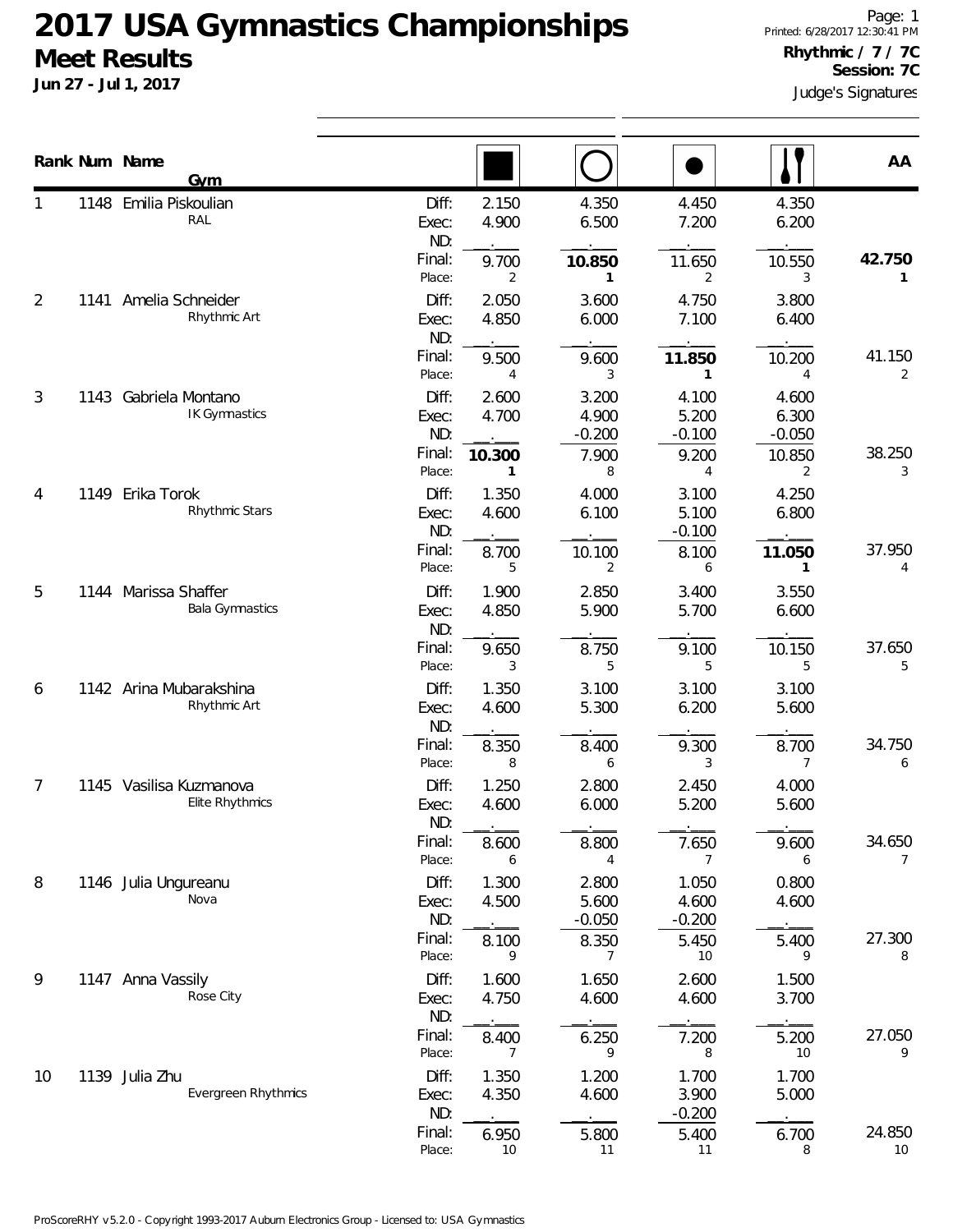|    |      | Rank Num Name<br>Gym                  |                                           |                                |                               |                                           |                               | AA           |
|----|------|---------------------------------------|-------------------------------------------|--------------------------------|-------------------------------|-------------------------------------------|-------------------------------|--------------|
| 11 | 1140 | Maria Bolgar<br>Nova                  | Diff:<br>Exec:<br>ND:<br>Final:<br>Place: | 0.900<br>4.350<br>6.200<br>11  | 1.400<br>4.600<br>6.000<br>10 | 1.850<br>5.100<br>6.950<br>9              | 0.500<br>4.000<br>4.500<br>11 | 23.650<br>11 |
| 12 | 1151 | Sheridan Moore<br><b>Rising Stars</b> | Diff:<br>Exec:<br>ND:<br>Final:<br>Place: | 0.400<br>4.100<br>5.350<br>12T | 1.250<br>3.000<br>4.250<br>12 | 1.300<br>3.400<br>4.700<br>12             | 0.650<br>3.200<br>3.850<br>13 | 18.150<br>12 |
| 13 | 1150 | Kennedy Elsner<br><b>Rising Stars</b> | Diff:<br>Exec:<br>ND:<br>Final:<br>Place: | 0.400<br>4.150<br>5.350<br>12T | 0.850<br>2.800<br>3.650<br>13 | 0.500<br>4.000<br>$-0.100$<br>4.400<br>13 | 1.000<br>3.400<br>4.400<br>12 | 17.800<br>13 |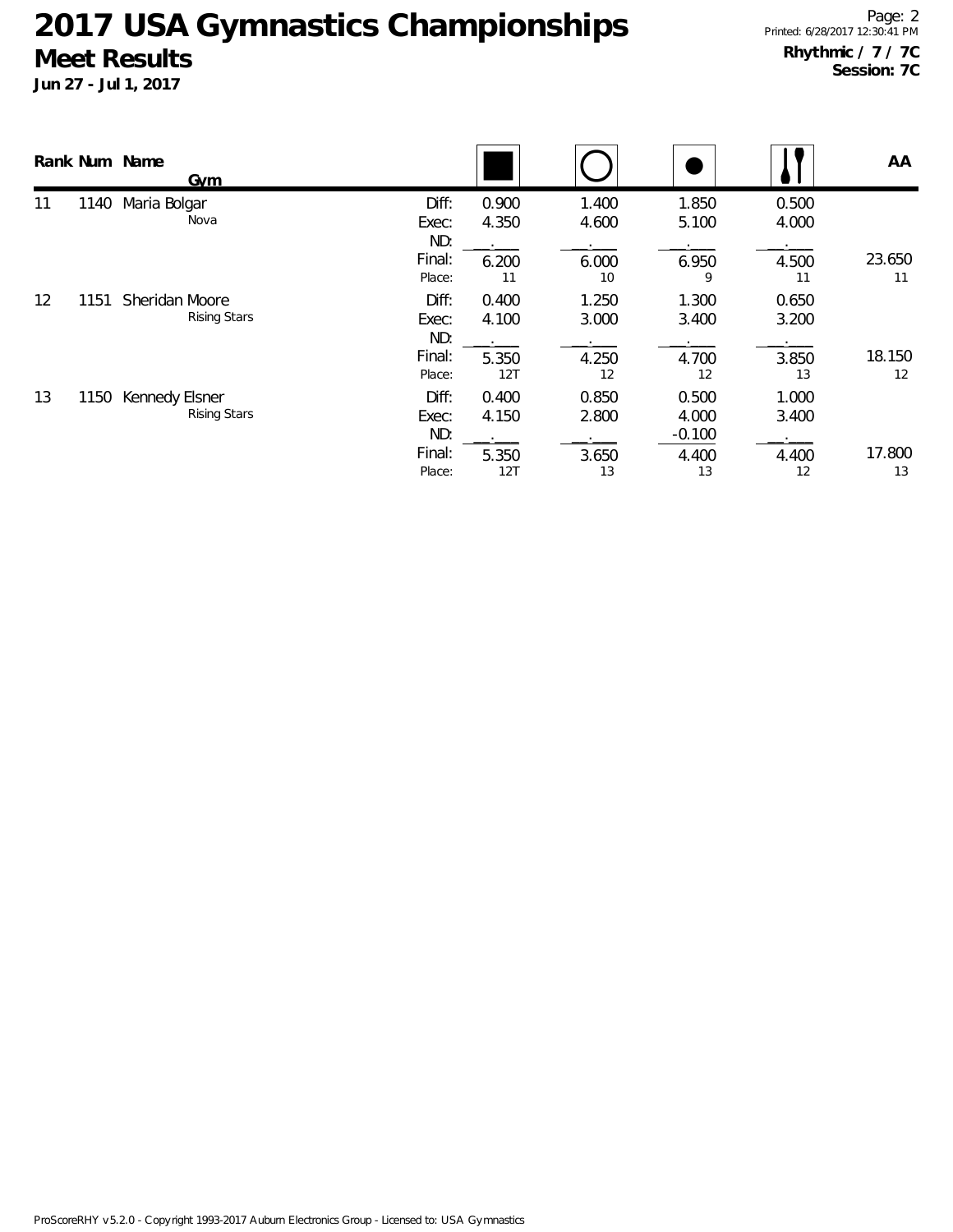## **2017 USA Gymnastics Championships**

**Level 7 Team Results**

| <b>Rank</b>    | Gym                                                                                                                               | Team           | Score   |                                    |                    |                                    |                                    |                                      |                    |
|----------------|-----------------------------------------------------------------------------------------------------------------------------------|----------------|---------|------------------------------------|--------------------|------------------------------------|------------------------------------|--------------------------------------|--------------------|
| 1              | Team 4                                                                                                                            | $\overline{4}$ | 175.900 | 43.050<br>1                        | 0.000<br><b>OT</b> | 44.000<br>1                        | 45.500<br>1                        | 43.350<br>1                          | 0.000<br>OT        |
|                | Loraine Perez<br>1127<br>1101<br>Gemma Gow<br>1122<br>Mia Bukatar                                                                 |                |         | 11.350<br>11.300<br>10.600         |                    | 11.650                             | 12.450                             | 10.850                               |                    |
|                | Sophia Furer<br>1132<br>Maya Weinstein<br>1134<br><b>Allison Lucks</b><br>1130                                                    |                |         | 9.800                              |                    | 11.550<br>10.550<br>10.250         | 10.700<br>10.750<br>11.600         | 10.400<br>11.050                     |                    |
|                | Erika Torok<br>1149                                                                                                               |                |         |                                    |                    |                                    |                                    | 11.050                               |                    |
| $\overline{2}$ | Team 1                                                                                                                            | 1              | 172.800 | 41.850<br>$\overline{2}$           | 0.000<br><b>OT</b> | 43.900<br>$\overline{2}$           | 45.100<br>$\overline{2}$           | 41.950<br>3                          | 0.000<br>OT        |
|                | Valeria Gridina<br>1124<br>1107<br>Elizabeth Balikian<br>1116<br><b>Emily Beznos</b>                                              |                |         | 10.800<br>10.700<br>10.250         |                    | 11.350<br>10.950                   | 10.750                             | 10.200<br>10.000                     |                    |
|                | Katherine Cheng<br>1137<br>Emilia Piskoulian<br>1148<br>Abby Pogosian<br>1135                                                     |                |         | 10.100                             |                    | 10.750<br>10.850                   | 11.450<br>11.650<br>11.250         | 11.200<br>10.550                     |                    |
| 3              | Team 6                                                                                                                            | 6              | 164.050 | 39.850<br>3                        | 0.000<br><b>OT</b> | 39.900<br>3                        | 41.400<br>3                        | 42.900<br>$\overline{2}$             | 0.000<br>OT        |
|                | Gabriela Montano<br>1143<br>Mikayla Yang<br>1100<br>1103<br>Tiziana Greppi<br>Amelia Schneider<br>1141<br>Eliana Campbell<br>1126 |                |         | 10.300<br>10.250<br>9.800<br>9.500 |                    | 11.200<br>10.050<br>9.600<br>9.050 | 10.200<br>9.850<br>11.850<br>9.500 | 10.850<br>11.300<br>10.550<br>10.200 |                    |
| 4              | Team <sub>5</sub>                                                                                                                 | 5              | 155.450 | 38.750<br>4                        | 0.000<br>OT        | 38.650<br>4                        | 38.500<br>4                        | 39.550<br>$\overline{4}$             | 0.000<br><b>OT</b> |
|                | Ami Koda<br>1120<br>1119<br><b>Blayzen Carroll</b>                                                                                |                |         | 10.100<br>9.750                    |                    | 10.850<br>9.400                    | 10.350                             | 11.250                               |                    |
|                | Marissa Shaffer<br>1144<br>Lara Krivobokov<br>1115<br>Guste Naujokaite<br>1102                                                    |                |         | 9.650<br>9.250                     |                    | 9.400<br>9.000                     |                                    | 10.150                               |                    |
|                | Catherine Zhuiko<br>1133<br>1123<br>Sofia Dubashinsky<br>1104 Anna Illarionov                                                     |                |         |                                    |                    |                                    | 9.450<br>9.350<br>9.350            | 9.150<br>9.000                       |                    |